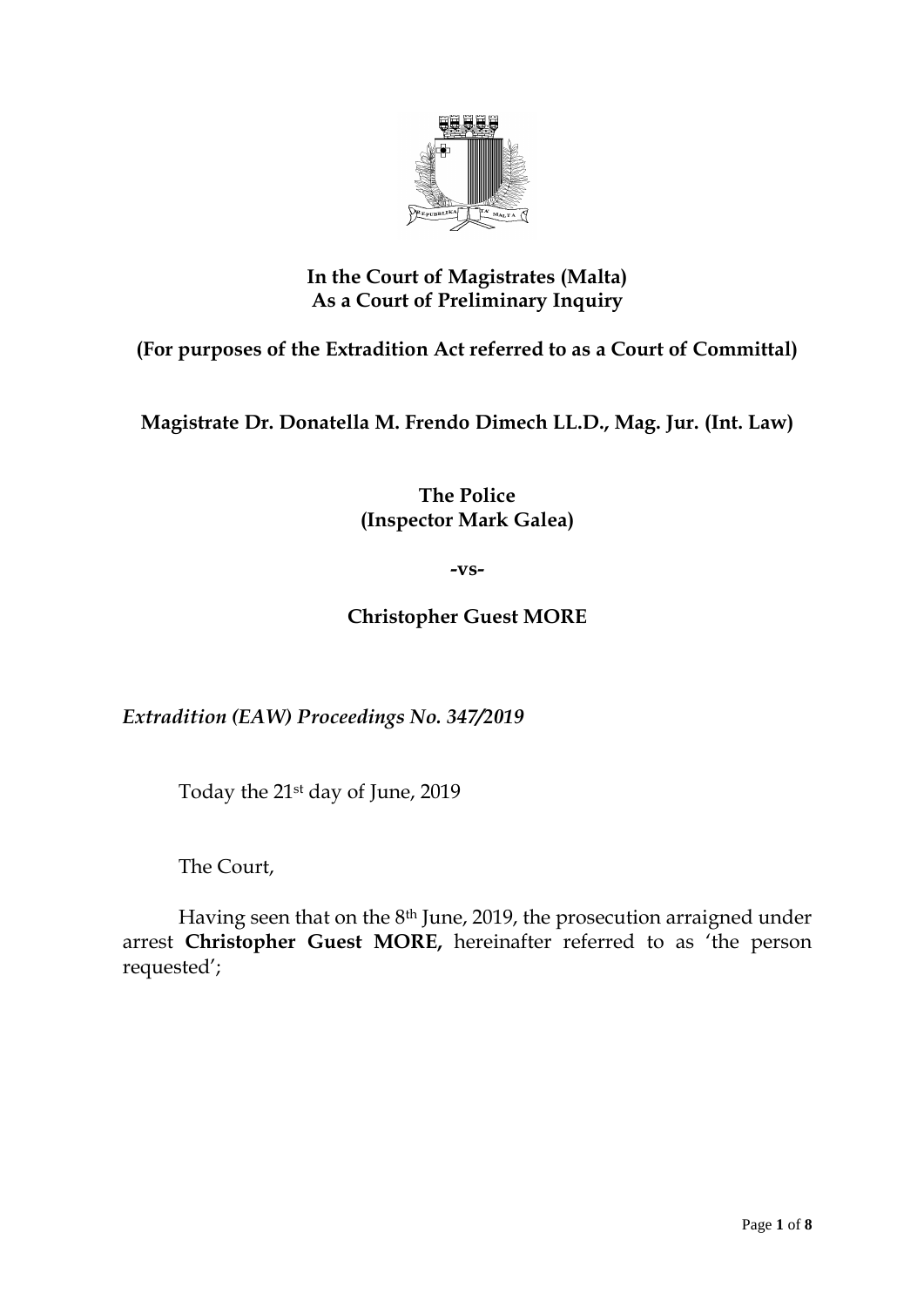Having seen the European Arrest Warrant issued by the Macclesfield Magistrates' Court dated the 21st May 2004, <sup>1</sup> and the Schengen Information System Alert number GBP1890000120706000001 dated the 13th May, 2018; 2

Having taken cognizance of the examination of the person requested as well as the documents exhibited by the prosecution;

Having taken cognizance of the declaration by the person requested that he was served with a copy of the European Arrest Warrant (a Part II warrant) upon his arrest;<sup>3</sup>

Having seen that the person requested was informed of the contents of the Part II warrant and was given the required information about consent as provided in Regulation 11 of the Extradition (Designated Foreign Countries) Order, S.L. 276.05, hereinafter referred to as "the Order"; 4

Having seen that Regulation 11(1A) of the Order has been complied with;

Having explained the provisions of Regulation 43 of the said Order;<sup>5</sup>

Having heard submissions by the prosecution on the European Arrest Warrant and having seen the Certificate of the Attorney General in terms of Regulation 7 of the Order;

Having heard submissions by counsel for the person requested;

Considers,

I. Identity of the Person Requested

Having seen that in the course of the initial hearing it was already established in terms of Regulation 10(2)(3) of the Order that the person appearing before the Court was the person cited in the European Arrest Warrant;

-

<sup>1</sup> **Doc. MG5** a fol. 18 et seq

<sup>2</sup> **Doc. MG3** a fol. 11-14 and **Doc.MG4** a fol.15 -17

<sup>3</sup> Fol.7

<sup>4</sup> Fol.7-8 and 68

<sup>5</sup> Ibid.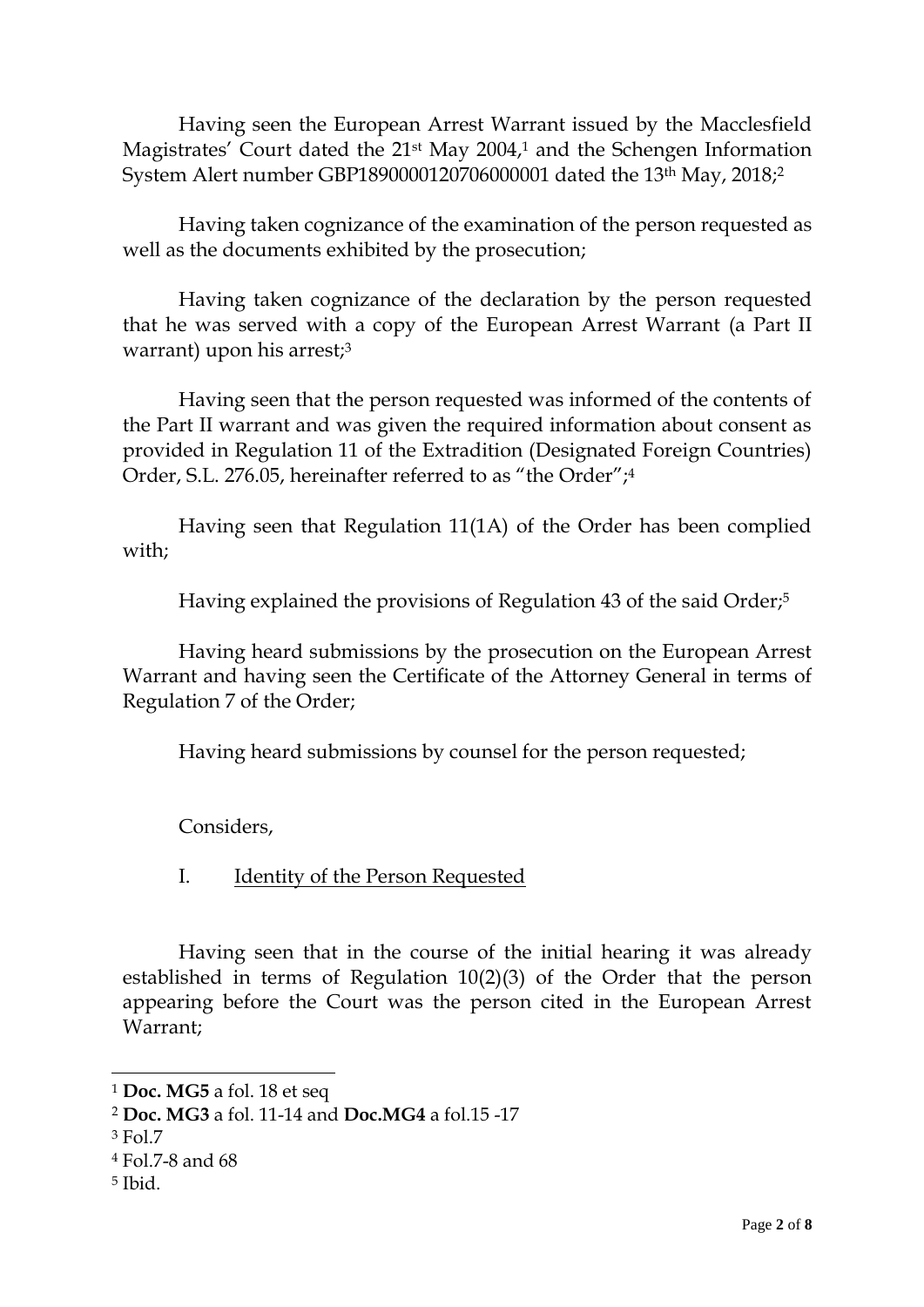Having heard the court appointed expert Joseph Mallia<sup>6</sup> declare that the finger-prints of the person appearing before this court when compared to the finger-prints annexed to the European Arrest Warrant<sup>7</sup> pertaining to the fugitive therein described, namely **Christopher Guest MORE,** which fingerprints were taken on the 11th April, 1998, <sup>8</sup> resulted in a positive match: *"the fingerprints patterns were identical with each other on every particular finger when compared to one another"<sup>9</sup>* and in concluding, *"all the prints were found to be positively identical, hence belong to the same person."*<sup>10</sup>

Thus, any lingering doubts as to the true identity of the person appearing before the Court of Committal, are hereby entirely dispelled now that the issue as to the identity of the person appearing before this Court has been definitively determined beyond any doubt whatsoever, and

**Decides** that the person appearing in these proceedings is none other than **Christopher Guest MORE, a United Kingdom national, born on the 30th December 1977, the person requested in the European Arrest Warrant issued by the Macclesfield Magistrates' Court dated the 21st May 2004,<sup>11</sup> and the Schengen Information System Alert number GBP1890000120706000001 dated the 13th May, 2018;<sup>12</sup>**

Whereas in the course of the extradition hearing of the 10<sup>th</sup> June, 2019, defence submitted that *"the offences for which return is sought are in fact*  extraditable offences in terms of regulation 12" of the Order;<sup>13</sup>

Whereas defence raised no bar to extradition;

Considers,

<sup>-</sup><sup>6</sup> Sitting of the 14th June, 2019; Vide Report **Doc. JM**

<sup>7</sup> Vide fol. 18 *tergo*, **Doc. MG11** a fol. 64-65 **Z**

<sup>8</sup> **Doc.MGZ a fol. 71**

<sup>9</sup> Page 3 of **Doc.JM**

<sup>10</sup> Page 25 of the same report.

<sup>11</sup> **Doc. MG5** a fol. 18 et seq

<sup>12</sup> **Doc. MG3** a fol. 11-14 and **Doc.MG4** a fol.15 -17

<sup>13</sup> Fol.67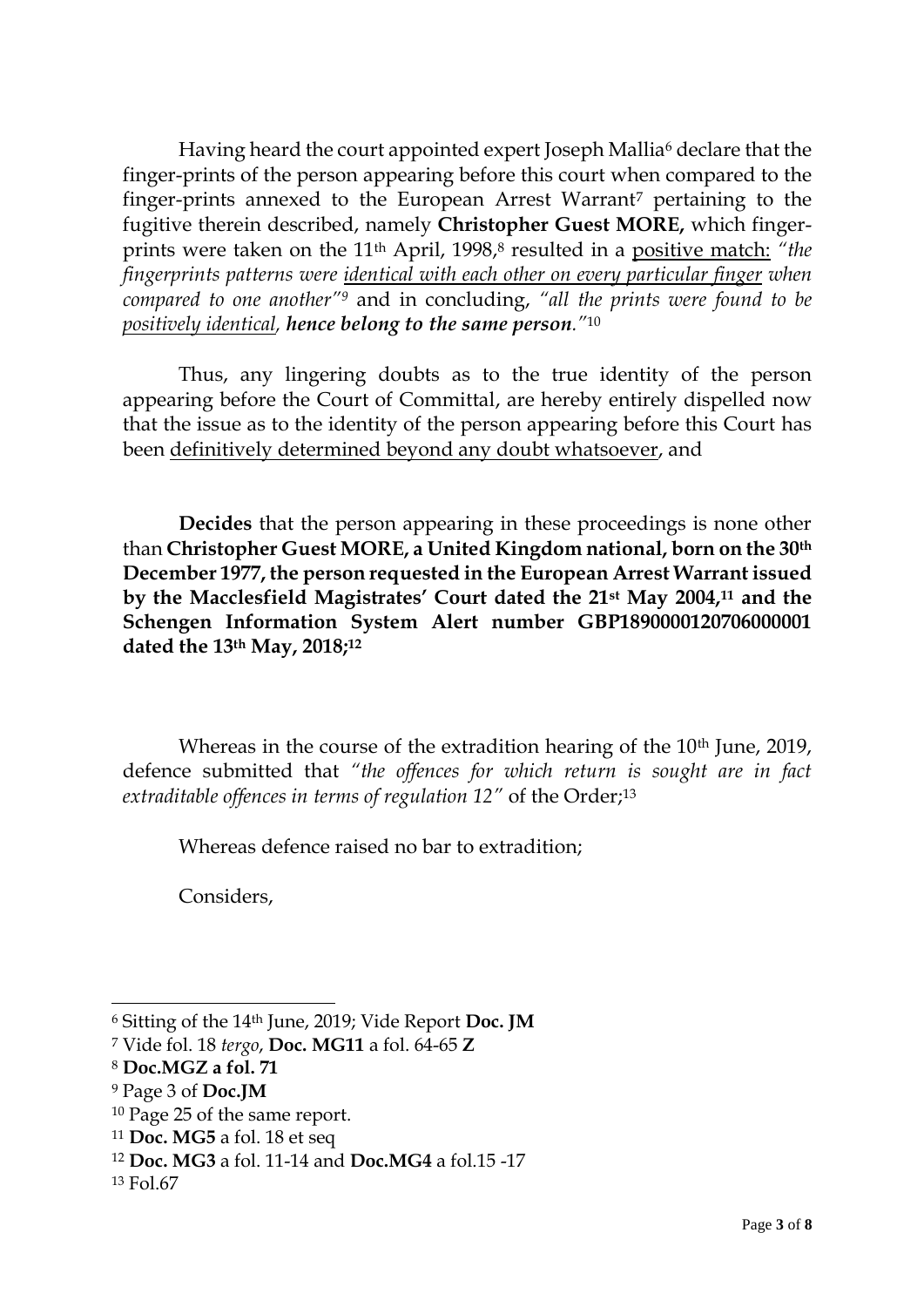## II. Extraditable Offences

Whereas the conduct for which the person requested is being sought, namely murder, false imprisonment and grievous bodily harm constitute the *scheduled offences* of 'murder, grievous bodily injury' and 'kidnapping, illegal restraint and hostage-taking' respectively indicated in the European Arrest Warrant; 14

Whereas reference is made to the Opinion of Lord Bingham of Cornhill in the Judgement (Appellate Committee) delivered by the House of Lords in *Office of the King's Prosecutor, Brussels (Respondents) v. Armas:* 15

5. Paragraph 2 of article 2 of the Framework Decision is central to the main issue in this appeal. It sets out a list of offences which have been conveniently labelled "framework offences". These are not so much specific offences as kinds of criminal conduct, described in very general terms. Some of these, such as murder and armed robbery, are likely to feature, expressed in rather similar terms, in any developed criminal code. Others, such as corruption, racism, xenophobia, swindling and extortion, may find different expression in different codes. Included in the list, and relevant to this case, are the offences of trafficking in human beings, facilitation of unauthorised entry and residence and forgery of administrative documents. Underlying the list is an unstated assumption that offences of this character will feature in the criminal codes of all Member States. Article 2(2) accordingly provides that these framework offences, if punishable in the Member State issuing the European arrest warrant by a custodial sentence or detention order for a maximum period of at least three years, and as defined by the law of that state, shall give rise to surrender pursuant to the warrant "without verification of the double criminality of the act".

This dispensation with the requirement of double criminality is the feature which distinguishes these framework offences from others. The assumption is that double criminality need not be established in relation to these offences because it can, in effect, be taken for granted. The operation of the European arrest warrant is not, however, confined to framework offences. Paragraph 4 of article 2 provides:

"For offences other than those covered by paragraph (2), surrender may be subject to the condition that the acts for which the European arrest warrant has been issued constitute an offence under the law of the executing [i.e., the requested] Member State, whatever the constituent elements or however it is described."

While, therefore, Member States may not require proof of double criminality where framework offences are in question they may do so in relation to any offence not covered by that list…….

-

 $14$  Fol. 22

<sup>15</sup> 17 November, 2005; SESSION 2005–06; [2005] UKHL 67; Hearing Date 12 October, 2005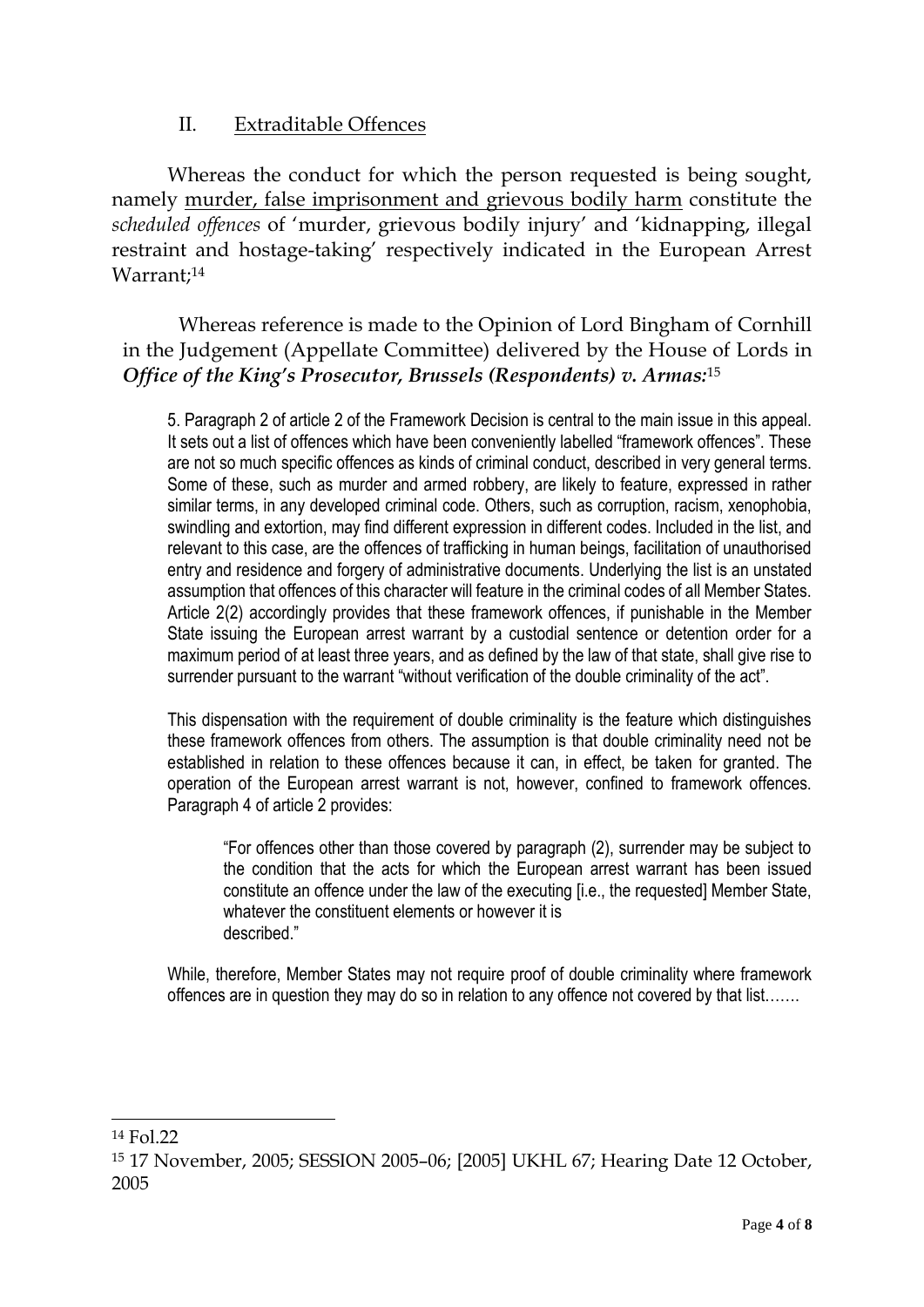**Lord Scott of Foscote** also delivered an Opinion in the same judgement and stated:

50. Lord Hope has referred to the background to the European Council Framework Decision of 13 June 2002. The Framework Decision was intended to simplify the procedures for extradition of individuals from one Member State to another either for the purpose of being prosecuted for alleged criminal conduct or for the purpose of serving a sentence imposed after conviction. There were two particular features of the Framework Decision extradition scheme that, having regard to the issues raised by this appeal, deserve mention. First, in relation to offences falling within the so-called Framework List the requirement of double criminality was removed, that is to say, it would not be necessary to show that the conduct of the accused for which he was to be prosecuted in the requesting State, or which had constituted the offence of which he had been convicted in the requesting State, would have been criminal conduct for which he could have been prosecuted or convicted in this country.

51. Secondly, the Framework Decision was intended to make it unnecessary, whether in relation to Framework List offences or any other offences, for the requesting State to have to show that the individual had a case to answer under the law of that State. The merits of the extradition request were to be taken on trust and not investigated by the Member State from which extradition was sought. Article 1(2) says that:

"Member States shall execute any European arrest warrant on the basis of the principle of mutual recognition and in accordance with the provisions of this Framework Decision."

And recital (5) of the Framework Decision speaks of "abolishing extradition between Member States and replacing it by a system of surrender between judicial authorities."

52. The principle underlying these changes is that each Member State is expected to accord due respect and recognition to the judicial decisions of other Member States. Any enquiry by a Member State into the merits of a proposed prosecution in another Member State or into the soundness of a conviction in another Member State becomes, therefore, inappropriate and unwarranted. It would be inconsistent with the principle of mutual respect for and recognition of the judicial decisions in that Member State.

53. Accordingly, the grounds on which a Member State can decline to execute a European arrest warrant issued by another Member State are very limited. Article 3 sets out grounds on which execution must be refused. Article 4 sets out grounds on which execution may be refused. None of these grounds enable the merits of the proposed prosecution or the soundness of the conviction or the effect of the sentence to be challenged. There is one qualification that should, perhaps, be mentioned. The execution of an arrest warrant can be refused if, broadly speaking, there is reason to believe that its execution could lead to breaches of the human rights of the person whose extradition is sought (see recitals (12) and (13)).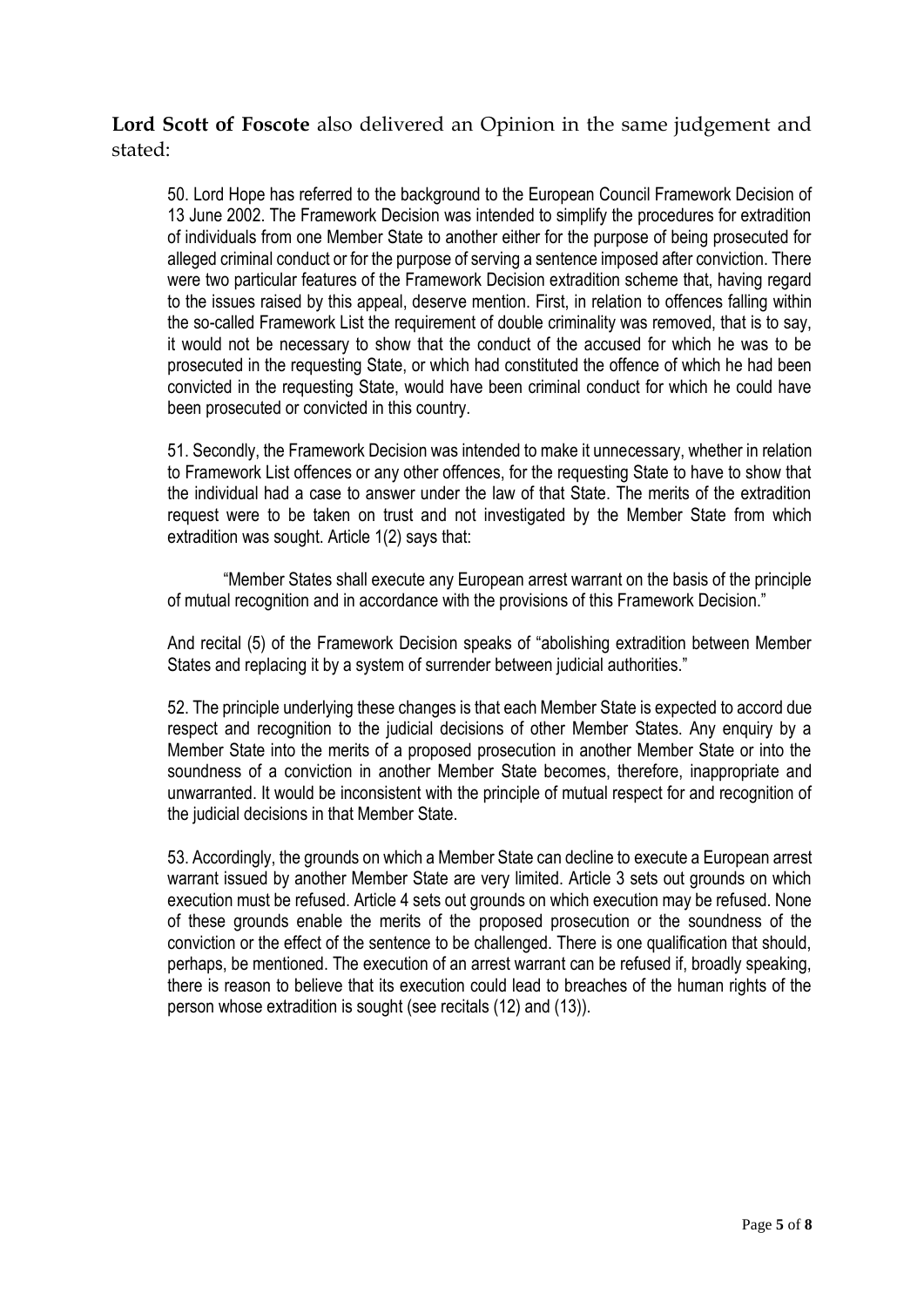*A. Scheduled Offences*

Whereas regulation 59(2) of the Order provides:

(2) The conduct constitutes an extraditable offence in relation to the scheduled country if these conditions are satisfied:

(*a*) the conduct occurs in the scheduled country and no part of it occurs in Malta;

(*b*) a certificate issued by an appropriate authority of the scheduled country shows that the conduct is scheduled conduct;

(*c*) the certificate shows that the conduct is punishable under the law of the scheduled country with imprisonment or another form of detention for a term of three years or a greater punishment.

Having seen that the *scheduled offences* above-mentioned are punishable by a maximum term of life imprisonment and five years (grievous bodily harm) respectively; 16

**Decides** that regulation 59(2) of the Order is thus satisfied with respect to the said offences.

*B. Non-Scheduled Offences*

Having seen that the European Arrest Warrant also specifies that the requested person's return is sought for the offences of conspiracy to murder, conspiracy to cause grievous bodily harm with intent and manslaughter, which offences carry a maximum punishment of life imprisonment and 5 years imprisonment respectively; 17

Having seen regulation 59(3) of the Order which provides:

(3) The conduct also constitutes an extraditable offence in relation to the scheduled country if these conditions are satisfied:

(*a*) the conduct occurs in the scheduled country;

(*b*) the conduct would constitute an offence under the law of Malta if it occurred in Malta;

(*c*) the conduct is punishable under the law of the scheduled country with imprisonment or another form of detention for a term of twelve months or a greater punishment (**however it is described in that law)**.

Having seen article 48A and article 225 of the Criminal Code, Chapter IX of the Laws of Malta, which similarly provide for the offences of conspiracy and involuntary homicide under Maltese Law,

 $\overline{a}$ 

<sup>16</sup> Fol.19 *tergo*

<sup>17</sup> Ibid.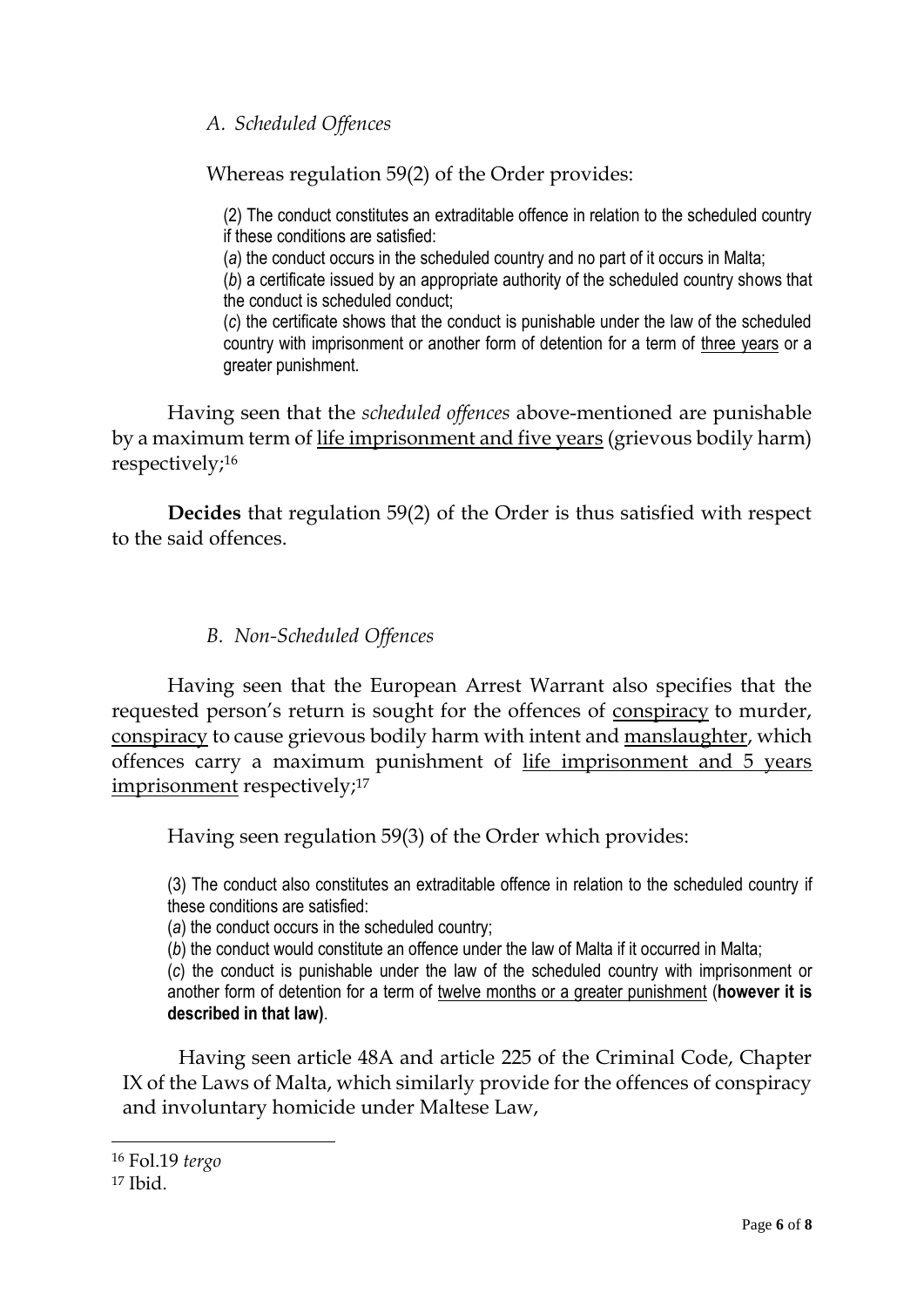**Decides** that the fourteen (14) offences<sup>18</sup> for which the return of Christopher Guest MORE is sought and which are listed in the European Arrest Warrant in para (e) thereof, <sup>19</sup> are extraditable offences in terms of the Order.

## III. Bars to Extradition

Having seen that the defence did not raise any plea regarding bars to extradition,

**Decides** that the return of Christopher Guest MORE to the United Kingdom is not prohibited by any of the reasons mentioned in regulation 13(1) of the Order.

The Court,

Having seen regulations 13(5) and 24 of the Order,

**Orders** the return of **Christopher Guest MORE** to the United Kingdom on the basis of the European Arrest Warrant and Schengen Information System Alert issued against him on the 21st May, 2004 and the 13th May, 2018 respectively, and commits him to custody while awaiting his return to the United Kingdom.

This Order of Committal is being made on condition that the present extradition of the person requested to the United Kingdom be subject to the law of speciality and thus solely in connection with those offences mentioned in the European Arrest Warrant issued against him and deemed to be extraditable offences by this Court.<sup>20</sup>

-

 $18$  Cited in Paras (b)(c) and (e).

<sup>19</sup> Fol.20 *tergo*

<sup>20</sup> Fourteen (14) offences specified in Para (e) of the European Arrest Warrant and listed (a) to (g) both inclusive; fol.20 *tergo*